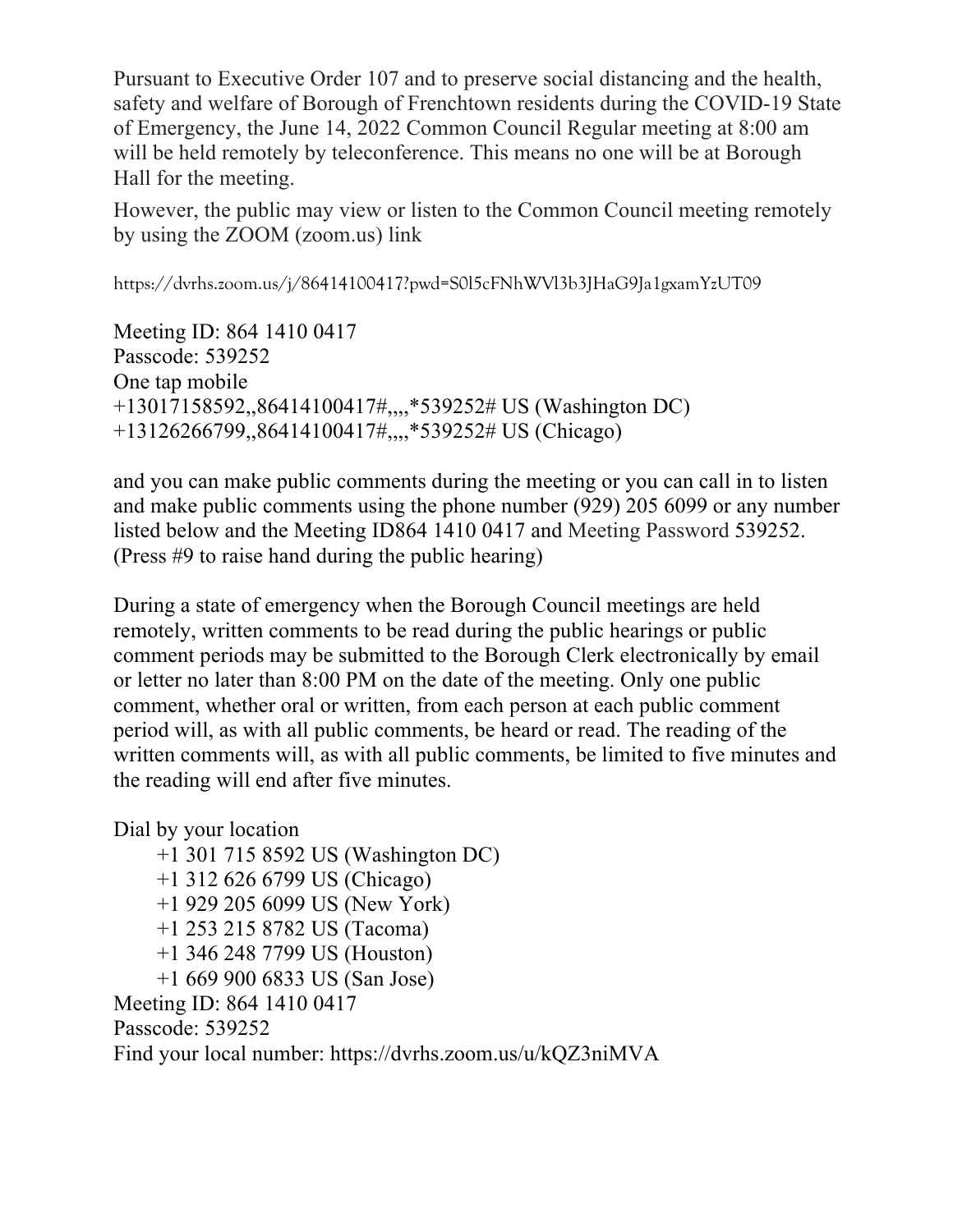## BOROUGH OF FRENCHTOWN Mayor and Common Council Special Meeting AGENDA

June 14, 2022 Borough Hall 8:00 a.m.

\*\*\*\*\*\*\*\*\*\*\*\*\*\*\*\*\*\*\*\*\*\*\*\*\*\*\*\*\*\*\*\*\*\*\*\*\*\*\*\*\*\*\*\*\*\*\*\*\*\*\*\*\*\*\*\*\*\*\*\*\*\*\*\*\*\*\*\*\*\*\*\*\*\*\*\*\*\*\*\*\*\*\*\*\*\*\*\*\*\*\*\*\*\*\*\*\*\*\*\*\*\*

## 1. SPECIAL MEEETING

- A. Call To Order
- B. Statement of Compliance
- C. Flag Salute
- 2. ROLL CALL
- 3. PUBLIC COMMENTS
- 4. ORDINANCES

 A. Ordinance #888 - CAPITAL ORDINANCE PROVIDING FOR ACQUISITION OF SPEED SIGNS FOR THE POLICE DEPARTMENT, BY AND IN THE BOROUGH OF FRENCHTOWN, IN THE COUNTY OF HUNTERDON, STATE OF NEW JERSEY; APPROPRIATING \$5,446 THEREFOR FROM THE CAPITAL IMPROVEMENT FUND TO PAY FOR THE COSTTHEREOF (Introduction)

 B. Ordinance #889 – Ordinance to amend the Salary & Wages of Certain Borough Officials and Employees for the year 2022 (Introduction)

## 5. ADJOURNMENT

Date: June 14, 2022

| CC: | Mayor                 | Council Members           |
|-----|-----------------------|---------------------------|
|     | Courier News          | Hunterdon County Democrat |
|     | <b>Express Times</b>  | Newark Star Ledger        |
|     | <b>Bulletin Board</b> | Groendyke Insurance       |